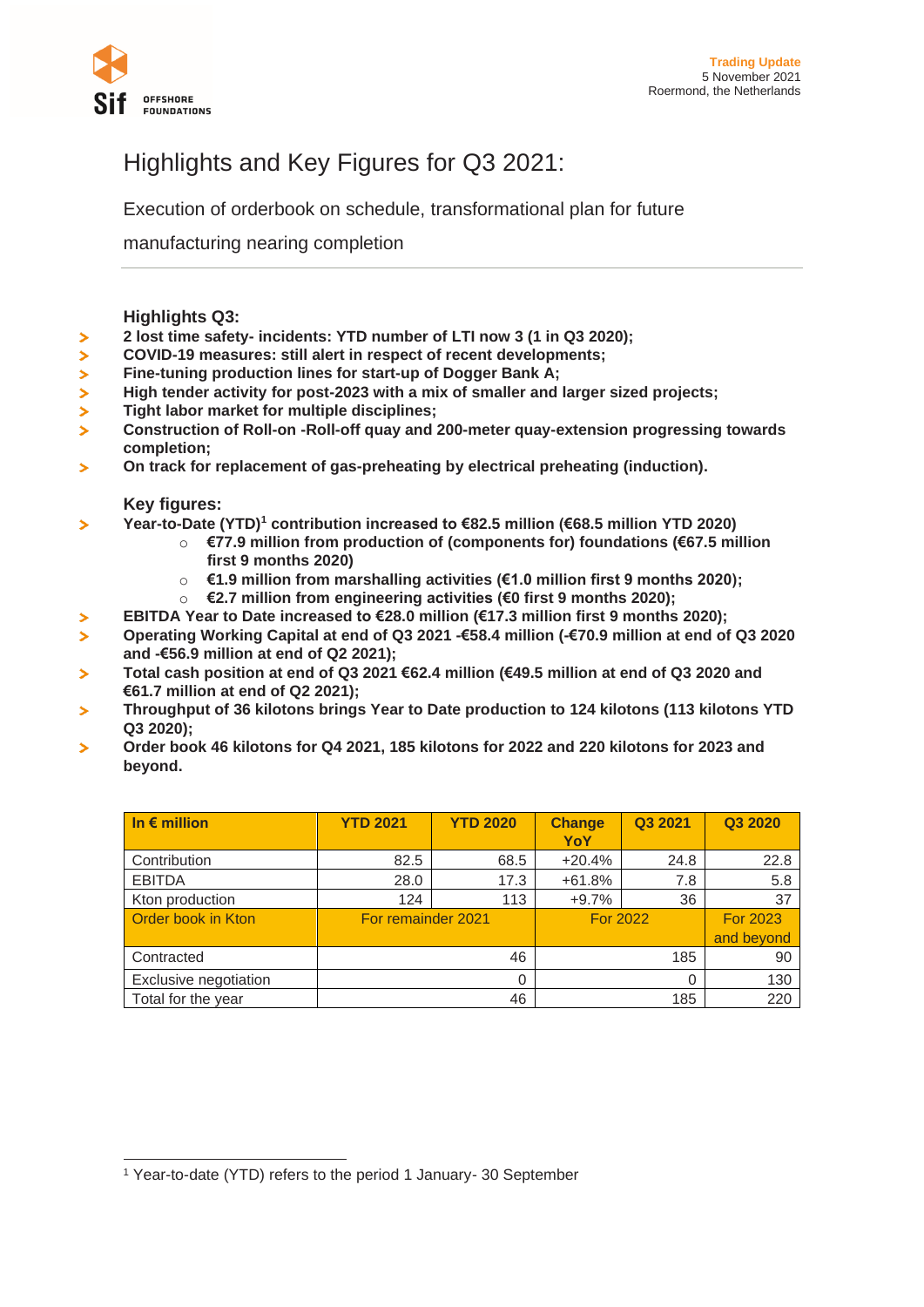

# Comment from Fred van Beers, CEO of Sif-Group:

"In the third quarter of 2021 we were mainly engaged in manufacturing the final foundations for Hollandse Kust Zuid and the first monopiles for Dogger Bank A. Measuring 8.6 meter, the foundations for Dogger Bank are the largest in diameter ever manufactured by Sif and close to the maximum size we can handle in the existing facilities. The time and effort needed for conversion of the production lines from Hollandse Kust Zuid to Dogger Bank is reflected in the lower kilotons output for the quarter. In total 33 monopiles were completed of which 26 inclusive of protective coating. We expect total production for the year 2021 to arrive at approximately 170 kilotons. Production in Q3 resulted in an EBITDA- number that is on schedule for delivery of the forecast EBITDA for the full year 2021. We expect the FY 2021 EBITDA to be significantly higher than the realized EBITDA in 2020.

In parallel with delivering on our orderbook, we were preparing for the exciting future of Offshore Wind. For the near term until 2024 by further filling and optimizing our order book and for the mid to longer term from 2025 until 2030 by completing our research project into the monopiles of the future.

The orderbook now includes approx. 450 Kton firm contracts and exclusive negotiations. We are both looking for opportunities to fill small gaps in our existing orderbook for the 2022-mid 2024 timeframe as well as for larger projects for the years thereafter. These efforts teach us that after 2024, monopiles are required with bottom section diameters that outsize the current top-end of the market to facilitate the installation of 14 MW and larger turbines. Later on in this release we elaborate on the status of our plans for realization of future manufacturing facilities that offer an attractive proposition to our clients in terms of next level foundations that lower the expenses per MW, for our shareholders in terms of return on the capital employed and for society as a whole in terms of the CO2 neutral footprint that we have set as a target by 2040.

With a clear understanding of the plan, we have now entered the phase of focusing on the timing, amounts and financing structure for the capital expenditure involved. Base plan is to implement the expansion in the July 2022- June 2024 timeframe. We will present our view on how we want to contribute to the midterm Offshore wind foundation market including the total investment and financing package during a Capital Markets Day. The date for this Capital Markets Day will be communicated well in advance."

# Q3 2021 Results

# **Contribution**

Revenue for the first 3 quarters of 2021 came in at €332 million compared to €231 million in the first 3 quarters of 2020. The difference is mainly caused by the cooperation with project-partner Smulders on Hollandse Kust Zuid which was structured in a main- and subcontractor relationship. Other causes are increased prices for steel, which is a pass-through cost for Sif, and the acquisition of KCI the Engineers. Contribution therefore is a better indicator for performance since it eliminates changes in steel prices and ignores legal structures for cooperation. For the first 9 months of 2021 contribution added up to €82.5 million of which €2.7 relates to design engineering activities and €1.9 relates to marshalling activities (€68.5 million of which €1.0 million for marshalling and zero for design engineering activities in first 9 months 2020). With production at 124 kilotons this implies a contribution margin YTD of €665 per ton (€606 per ton first nine months 2020), or €628 per ton if corrected for Marshalling and design engineering contribution (€597 per ton same period 2020).

Over time, quarterly contribution per ton (orange bars) and production levels (blue line) developed as in the graph below whereby corrections are made for contribution from marshalling and design engineering activities.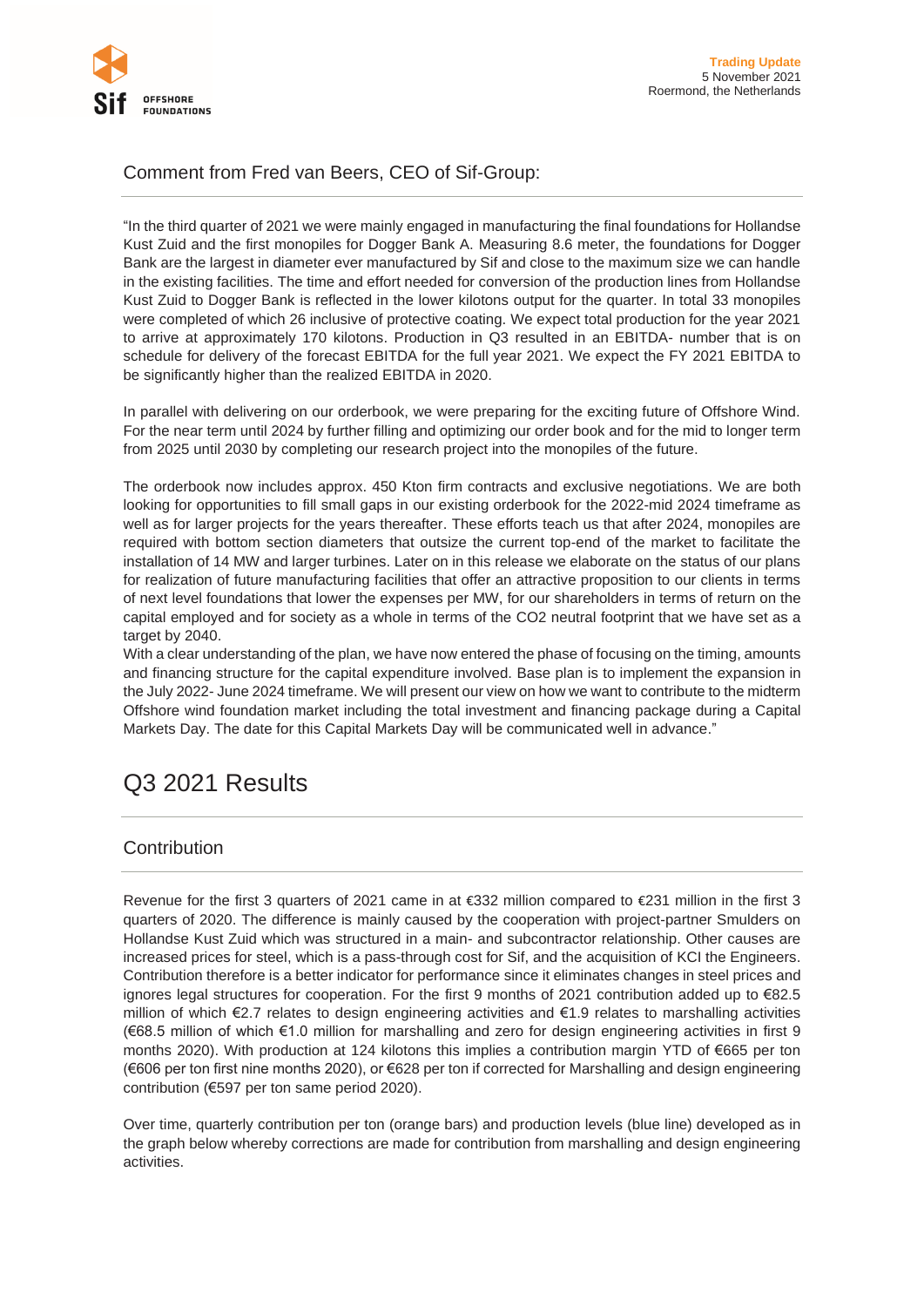



*Contribution is calculated as revenues minus cost of raw materials, subcontracted work, logistics and other external projectrelated charges, and is a key financial indicator for Sif.*

## EBITDA

is

EBITDA in Q3 2021 amounted to €7.8 million compared to €5.8 million in Q3 2020.

The dynamic of start-up and completion of projects impacts quarterly EBITDA-levels. In Q3 the start-up of Dogger Bank A and the necessary conversion of production lines had an impact on production output. At the end of Q3 2021 Sif employed 537 FTE of which 373 permanent staff and 164 flexible workforces. These numbers include employees of KCI the Engineers. At the end of Q3 2020 Sif employed 543 FTE of which 316 permanent and 227 flexible staff. Sickness YTD with 4.4% was substantially lower than sickness leave for the same period in the previous year (5.9%).

*EBITDA is calculated as profit before finance expenses, tax, depreciation and amortization.*

## Net debt & financial position

Net working capital was -€58.4 million (-€70.9 million in the previous reporting period). Total cash position slightly increased to €62.4 million at the end of Q3 2021 from €61.7 million at the end of Q2 2021. The company remained within the agreement with the banks. Banking covenants require solvency of 35% and Leverage (Net debt/Ebitda LTM (last twelve months)) of at least 2.5 at the end of Q3. Solvency and Leverage at the end of Q3 with 52% (excl IFRS 16) and 0 respectively were well within covenants.

## **Outlook**

For the Full Year 2021 we anticipate total production of approximately 170 kilotons with Dogger Bank A in execution. EBITDA for 2021 is expected to arrive at a level significantly higher than that of 2020 when production was 164 kilotons. This is of course all subject to potential negative effects of COVID19 or COVID19 related measures.

More than 400 kilotons have been booked for the period 2022-2024. Tendering activity is at high levels. We clearly notice that post 2024 tenders involve projects that require foundations with monopiles of at least 9-meter diameter but likely larger.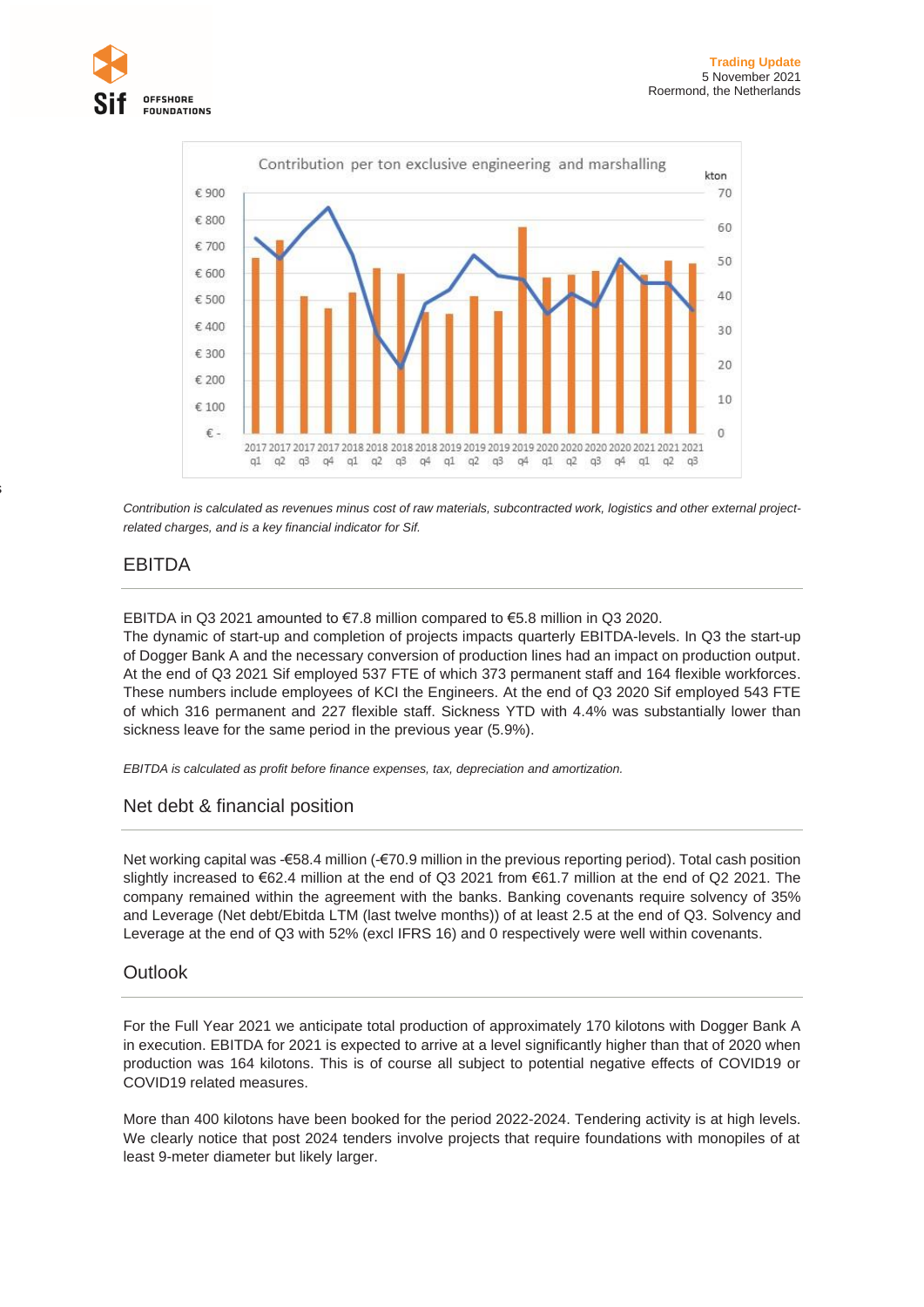

#### Future manufacturing set-up

Since the first offshore wind projects that Sif was involved in in the early 2000's, dimensions of projects, production units and separate parts for these units have multiplied in size and weight as the below picture may illustrate.



Turbines have seven folded in capacity and monopiles have followed suite. Monopiles remain the foundation of preference for wind farms up to 60-meter water depth and are expected to be the foundation for 80% of the currently anticipated projects. For the next generation production units, our assessment is that foundations up to a bottom diameter of 11.5 meter will be required. And in the meantime, that at least the same production pace is required to serve the project flow of our clients. This implies that annual production capacity for the next years is required to match 500 kilotons on the basis of 24/5 production. It also requires that these manufacturing facilities are prepared for a step-up to 15-meter diameter to facilitate our clients in their exploration of technical frontiers of size and weight.

It is against that background that, supported by external technical, managerial and financial experts, we are studying the feasibility of an increase in manufacturing capabilities and capacity whereby we initially target max 11.5-meter diameter monopiles with 120-meter length and average weights of 2500 tons per unit while meeting the pace of 200 monopiles per year. In this envisaged new manufacturing set-up, we will already take into account a further possible step-up to 15-meter diameter.

To be production-ready at the end of 2024 would require a substantial extension of our facilities in Rotterdam and the adjustment of existing facilities in Roermond, while in parallel executing our existing orderbook, during the window of July 2022-June 2024. We will disclose details on the plans, the investment amount and the financing thereof during a separate webcast Capital Markets Day. The corresponding Final Investment Decision is subject to certain conditions such as returns on capital employed, solid financing, CO2 footprint and launching utilization levels. FID is targeted early July 2022.

Sif is well- positioned to benefit from the upswing that is projected for the 2022- 2030 period by industry analysts such as WindEurope and WoodMackenzie. For this period, projects in Europe like Hollandse Kust Noord (70 foundations), Dogger Bank A (95 foundations) and Dogger Bank B (95 foundations) are now in various stages of execution and tender activities are high for various projects in and outside Europe.